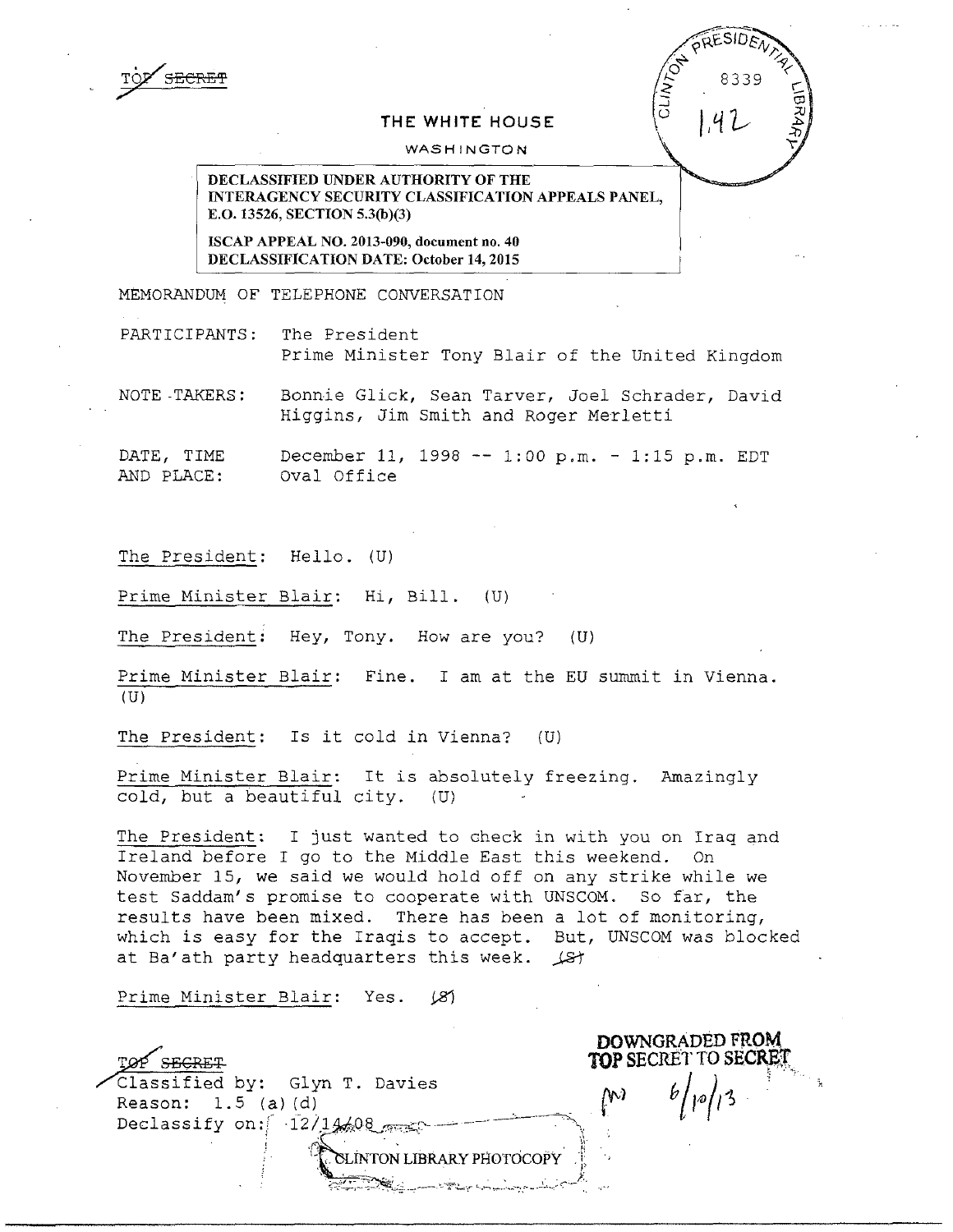The President: And they've received only 1 of 10 documents they asked for, and Iraq is making inspections harder than they have to be. I can't tell if they are trying to get some concession on sanctions review, or if they think we can't do anything at this time of year. If Iraq blocks another inspection this weekend and if Butler finds that they are not cooperating as they are required to do under the October 30 Security Council letter  $--$  if he actually says that  $--$  I am inclined to think that we should take the action that we suspended in November. But, if he isn't significantly undercutting UNSCOM's ability to do its job and Butler says that, I think he will simply have slipped the disarmament noose forever. Now, we have a very narrow window to operate with because of Ramadan and my going to Israel this weekend. We will need to talk, and I will have to find you wherever you are. If the inspections are not blocked, then we have to figure out how to handle the comprehensive review issue. Do we delay it or go forward? If we delay it, there will almost certainly be a crisis, and out of respect for their faith, we can't hit them during Ramadan.  $(X\beta)$ 

Prime Minister Blair:

**E.O. 13526, section 1.4(b)(d)** 

The President: We don't have much, I don't think.  $\angle$ 81

Prime Minister Blair: No.

**E.O. 13526, section 1.4(b)(d)** 

The President: We think we can get them out in 24 hours. It's a much quicker turn-around. This may be part of what he is miscalculating. He may think he will have more notice than he would.  $\langle f\hat{\phi}\rangle$ would.

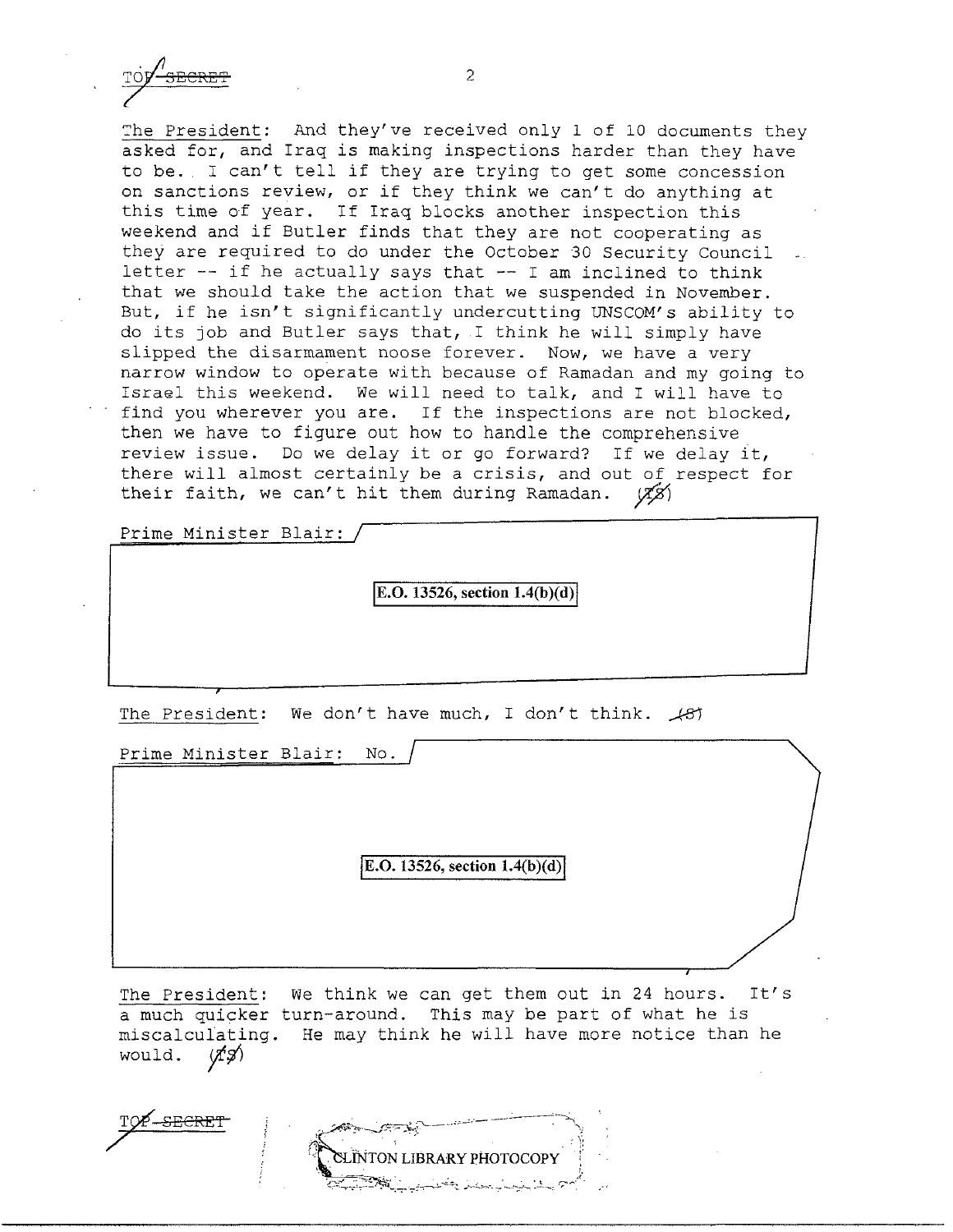Prime Minister Blair: Right. What happens if we start to take action and then Ramadan starts, as it were? Ramadan starts next Friday?  $(\cancel{7}4)$ 

The President: If we start on Wednesday, we have enough time. They assure me we do.  $\langle \chi g \rangle$ 

Prime Minister Blair: Then, we can go in and get out by<br>Ramadan? (\$)

The President: Yes, we have four days. That's plenty of time. We can do it.  $(\cancel{16})$ 

Prime Minister Blair: **E.0.13526, section 1.4(b)(d)**  So, Butler is going to try to get more access tomorrow? *..k8'f* 

The President: He has two more days, and then say whatever he<br>says.  $\overline{+3)^{+}}$ 

Prime Minister Blair: Right. Do we know what he is going to  $say?$   $+8+$ 

The President: No, we don't. My gut is that he most likely is going to say that he got some cooperation, but not full. This will make us think really hard on whether we can in good conscience vote for this comprehensive review, and if we don't, he will provoke a crisis over that. It seems to me that it is pretty substantial that he didn't let them go into Ba'ath party headqµarters. Anyway, you will have to talk to your folks, and we may have to talk again in a few days when I am in the Mideast.  $+S^+$ 

## Prime Minister Blair: Okay.  $\leftarrow$

The President: Anyway, the other thing I wanted to tell you was that I talked to Trimble and Adams on Tuesday. I missed Hume because he had to leave for Oslo. I made it clear privately and publicly in a speech that decommissioning is essential,

I **E.O. 13526, section 1.4(d)** 

What do you think is happening?  $(X)$ 



3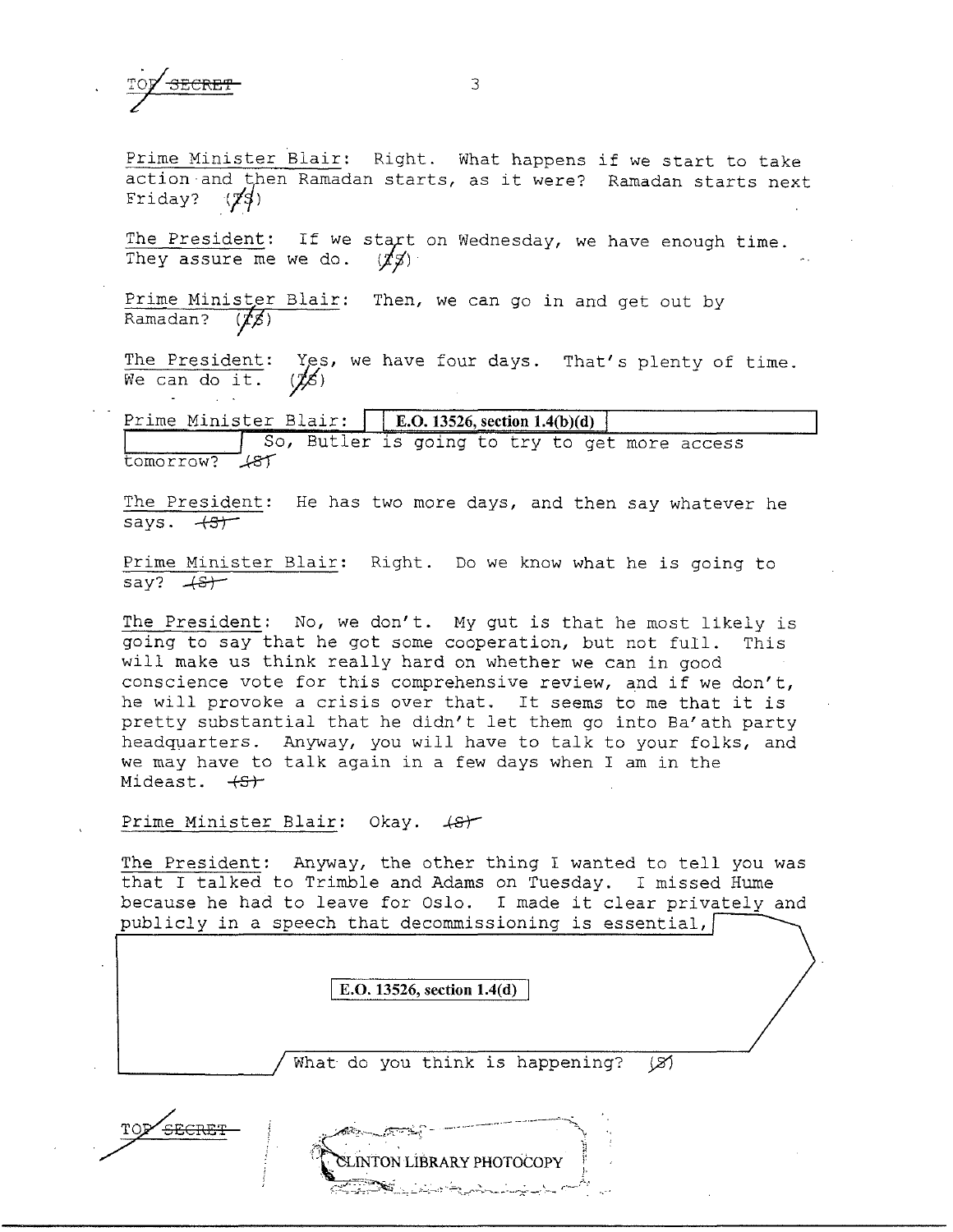Prime Minister Blair:

**E.O. 13526, section 1.4(b)(d)** 

The President: I did all I could. If there is anything else I can do, just let me know.  $+8$ <sup>+</sup>

Prime Minister Blair: There may be a time to speak to Adams again, but, for now, it is for us to sort out.  $\langle \mathcal{S} \rangle$ 

The President: Okay, I agree with that. I just wanted to mention very briefly that I am going to make a real push to resolve the Cyprus issue next year. But, before that, we have to avert this missile problem next month. I hope when you see Clerides on Saturday that you persuade him to stop delivery to Cyprus. It would be terrible. I hope you will do what you can. You really tried to get the EU to soften its stance on Turkey. I don't know if the coming of Schroeder helps at all. Maybe, you can get a little better language in your statement in Vienna.

 $1.4(d)$ section E.O. 13526,

/

I think this missile deal really bothers me because of the Russian connection, and I see so much in Russia going south on us. Their space scientists haven't received a check in eight months, and they could be making' a fortune on missile launches from us.



4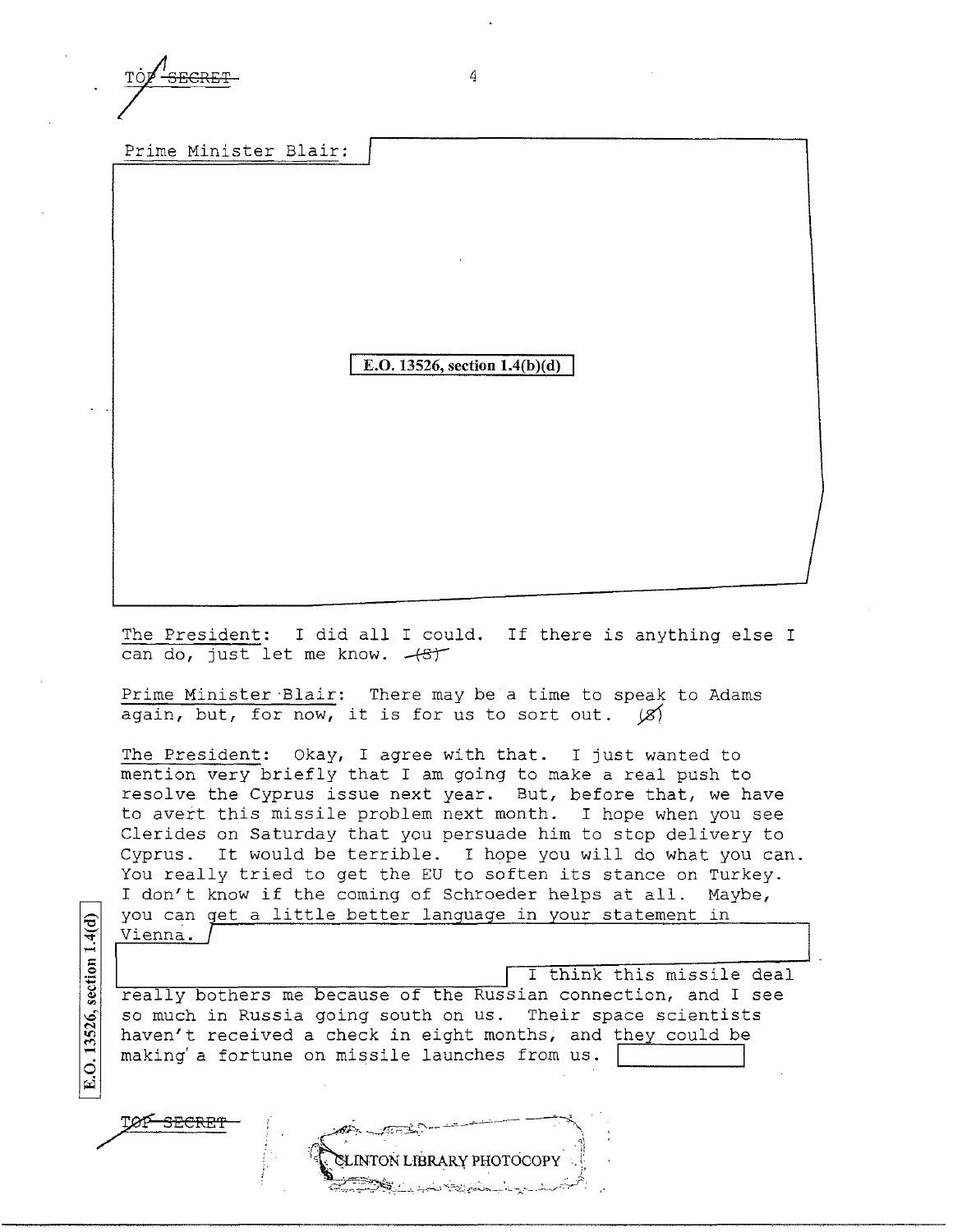TO SECRET 5

**E.O. 13526, section 1.4(b)(d)** 

I **E.O. 13526, section l.4(d)** 

If you could make headway, I would appreciate it.

Prime Minister Blair: Okay, Bill. I will speak to Clerides tomorrow.

The President: After the first of the year, after I get all this crap behind me, I would like to talk to you about this.  $f_{\mathcal{S}}$ 

Prime Minister Blair: I'd like to talk to you about a bunch of things because there is a lot going on here in Europe.  $\varnothing$ 

The President: How is Schroeder working out?  $\forall$ 

Prime Minister Blair:

The President: I had impressions watching his campaigning that they adopted rhetoric similar to ours, but they didn't think it through. You had a program to implement and so did I, and that's a big difference.  $\mathcal{L}$ 

Prime Minister Blair:

Actually, I like him very much.  $(\mathscr{L})$ 

The President: I do, too. The reason I mentioned this is because I had a good talk with him on Turkey.  $\int$ 

**E.O. 13526, section 1.4(d)** 

Now, there are other problems with Turkey, such as human rights. Anyway, you might nose around Vienna and see if you can send him help.  $+e^+$ 

Prime Minister Blair: Sure, I will try. There may be an opportunity at dinner tonight.

The President: | | **E.O. 13526, section 1.4(d)** 

 $\varphi$ 



 $E.O. 13526$ , section  $1.4(b)(d)$